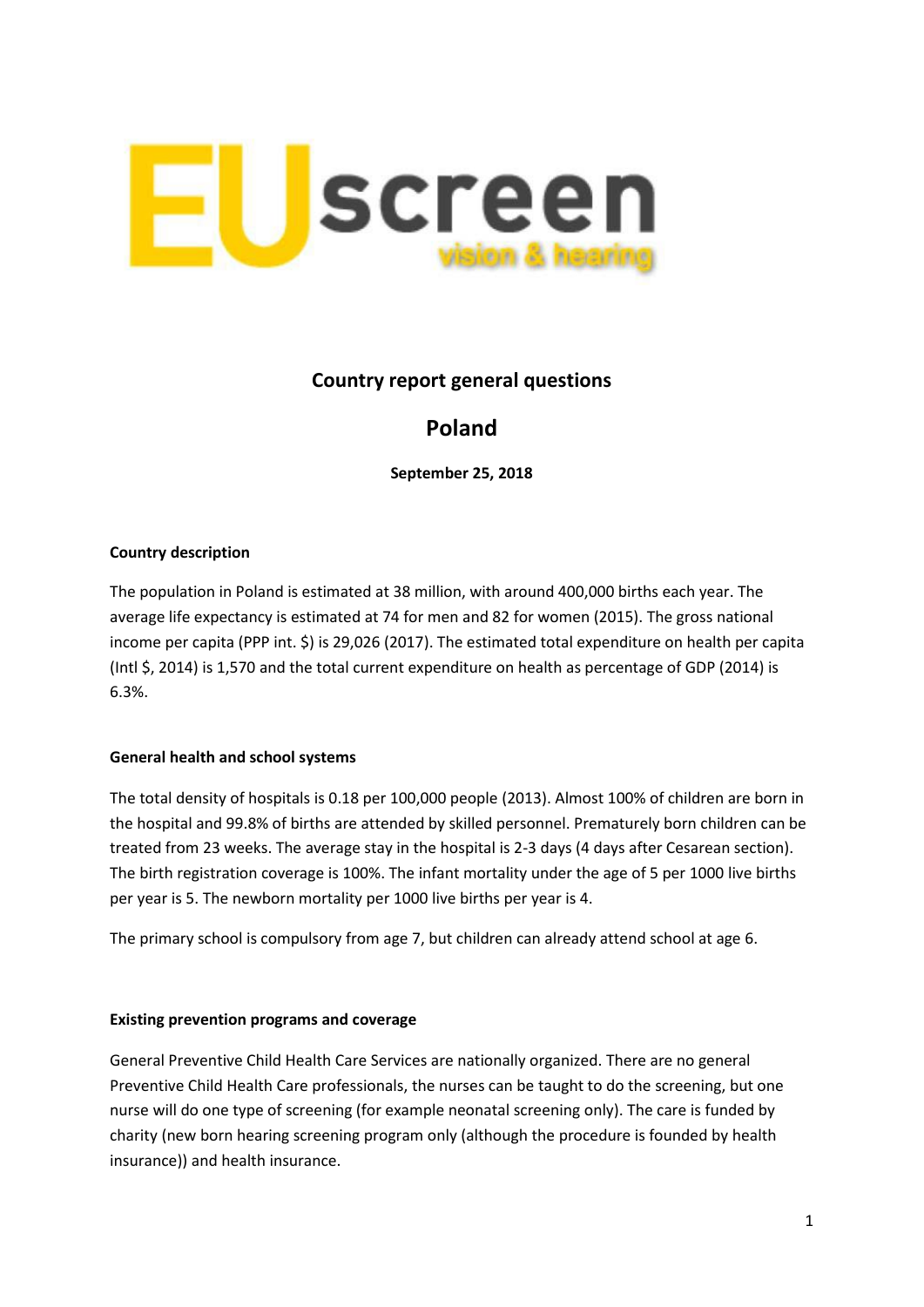| Health care contact moments in the first weeks and at 4-6 year |  |  |
|----------------------------------------------------------------|--|--|
|----------------------------------------------------------------|--|--|

|                      | Vaccination or tests                             | Coverage   |
|----------------------|--------------------------------------------------|------------|
| <b>First weeks</b>   |                                                  |            |
| 1 day after birth    | Hepatitis B (first dose), tuberculosis           | around 92% |
| 2-3 days after birth | New born Hearing Screening                       | 98%        |
| 2 weeks              | General examination (weight, height, head        |            |
|                      | circumference, icterus, hip dysplasia)           |            |
| 6-8 weeks            | Hepatitis B (second dose), diphtheria, tetanus,  | around 92% |
|                      | pertussis (first dose), Aemophilus Influenzae B  |            |
|                      | (first dose), pneumococcus (first dose)          |            |
| 2 months             | General examination (weight, height, motor       |            |
|                      | skills)                                          |            |
| 4 <sub>months</sub>  | diphtheria, tetanus, pertussis (second dose),    | around 92% |
|                      | Aemophilus Influenzae B (second dose), Polio     |            |
|                      | (first dose), pneumococcus (second dose)         |            |
| 4-6 year             |                                                  |            |
| 48 months            | General examination and spine, knees, feet       |            |
|                      | examination, visual acuity                       |            |
| 6 years              | General examination and evaluation of            |            |
|                      | pronunciation, hearing and visual examinations   |            |
| 6 years              | diphtheria, tetanus, pertussis (5th dose), Polio | around 92% |
|                      | (fourth dose)                                    |            |

There is no information provided on the invitation process and on the final coverage. (Children are under control of the family doctor (pediatrician), who takes care about the Vaccination or tests calendar). There is no information provided on quality control, collection of outcomes or costeffectiveness.

Vaccinations are obligatory. There are penalties for missing. Parents who do not come with compulsory vaccinations are first given a call from the clinic (paper letter). If this does not work, the situation is notified by sanitary-epidemiological station. The amount of fine for non-vaccinating a child can range from 25 euros to 1250 euros one time. But the fine can be imposed repeatedly. The upper limit is 12,500 euros. Vaccinations are connected with general screening performed by a family doctor.

The total costs of general screening are 8-9 million euros per year and about 20-25 euros per child per year. The average salary costs for a nurse or midwife are 9500 euro gross per year (5 euro per hour).